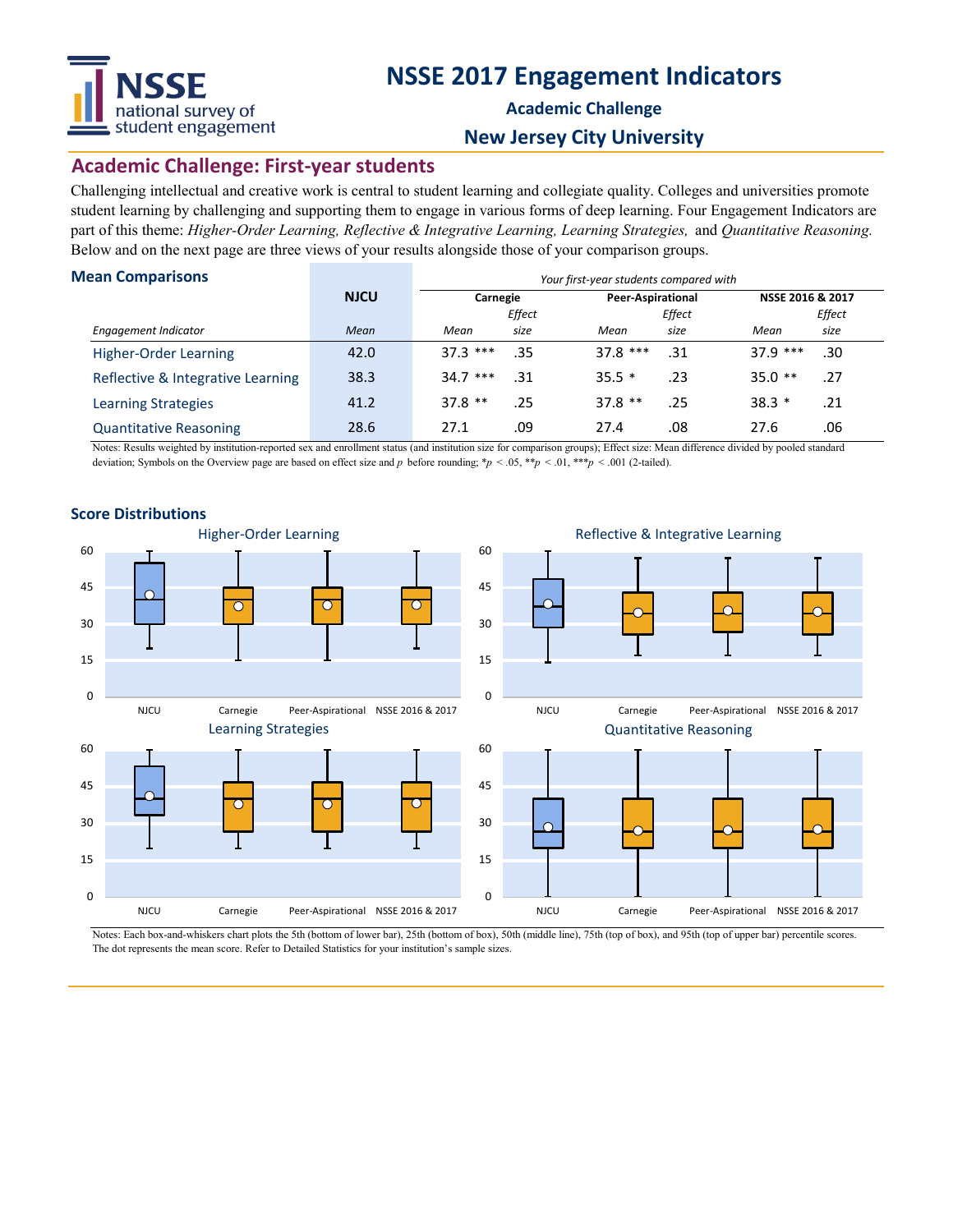

**Academic Challenge**

**New Jersey City University**

### **Academic Challenge: First-year students (continued)**

#### **Performance<sup>ª</sup> on Indicator Items**

The table below displays how your students responded to each EI item, and the difference, in percentage points, between your students and those of your comparison group. Blue bars indicate how much higher your institution's percentage is from that of the comparison group. Dark red bars indicate how much lower your institution's percentage is from that of the comparison group.

|                                                                                                                                   |             |          | Percentage point difference between your FY students and |                     |
|-----------------------------------------------------------------------------------------------------------------------------------|-------------|----------|----------------------------------------------------------|---------------------|
| Higher-Order Learning                                                                                                             | <b>NJCU</b> | Carnegie | Peer-<br>Aspirational                                    | NSSE 2016 &<br>2017 |
| Percentage responding "Very much" or "Quite a bit" about how much coursework emphasized                                           | %           |          |                                                          |                     |
| 4b. Applying facts, theories, or methods to practical problems or new situations                                                  | 74          | $+5$     | +6                                                       | $+2$                |
| 4c. Analyzing an idea, experience, or line of reasoning in depth by examining its parts                                           | 73          | +5       | +3                                                       | +3                  |
| 4d. Evaluating a point of view, decision, or information source                                                                   | 80          | $+11$    |                                                          |                     |
| 4e. Forming a new idea or understanding from various pieces of information                                                        | 77          | $+11$    | +9                                                       |                     |
| Reflective & Integrative Learning                                                                                                 |             |          |                                                          |                     |
| Percentage of students who responded that they "Very often" or "Often"                                                            |             |          |                                                          |                     |
| 2a. Combined ideas from different courses when completing assignments                                                             | 53          | $+2$     | $+1$                                                     | $+2$                |
| 2b. Connected your learning to societal problems or issues                                                                        | 60          | +9       | +5                                                       |                     |
| Included diverse perspectives (political, religious, racial/ethnic, gender, etc.) in course<br>2c.<br>discussions or assignments  | 65          | $+14$    | +9                                                       |                     |
| 2d. Examined the strengths and weaknesses of your own views on a topic or issue                                                   | 66          | $+4$     | $+2$                                                     | +3                  |
| Tried to better understand someone else's views by imagining how an issue looks from his<br>2e.<br>or her perspective             | 78          | $+q$     | +7                                                       |                     |
| 2f. Learned something that changed the way you understand an issue or concept                                                     | 75          | +10      | +7                                                       |                     |
| 2g. Connected ideas from your courses to your prior experiences and knowledge                                                     | 77          | $+2$     | $+2$                                                     | $^{+1}$             |
| <b>Learning Strategies</b>                                                                                                        |             |          |                                                          |                     |
| Percentage of students who responded that they "Very often" or "Often"                                                            |             |          |                                                          |                     |
| 9a. Identified key information from reading assignments                                                                           | 78          | $+3$     | $+1$                                                     | +1                  |
| 9b. Reviewed your notes after class                                                                                               | 70          | $+4$     | +5                                                       |                     |
| 9c. Summarized what you learned in class or from course materials                                                                 | 73          | +12      | $+12$                                                    |                     |
| <b>Quantitative Reasoning</b>                                                                                                     |             |          |                                                          |                     |
| Percentage of students who responded that they "Very often" or "Often"                                                            |             |          |                                                          |                     |
| Reached conclusions based on your own analysis of numerical information (numbers,<br>6а.<br>graphs, statistics, etc.)             | 54          | $+3$     | $+3$                                                     |                     |
| Used numerical information to examine a real-world problem or issue (unemployment,<br>6b.<br>climate change, public health, etc.) | 41          | $+3$     | $+1$                                                     |                     |
| 6c. Evaluated what others have concluded from numerical information                                                               | 34          | -3       | -3                                                       |                     |

Notes: Refer to your *Frequencies and Statistical Comparisons* report for full distributions and significance tests. Item numbering corresponds to the survey facsimile included in your *Institutional Report* and available on the NSSE website.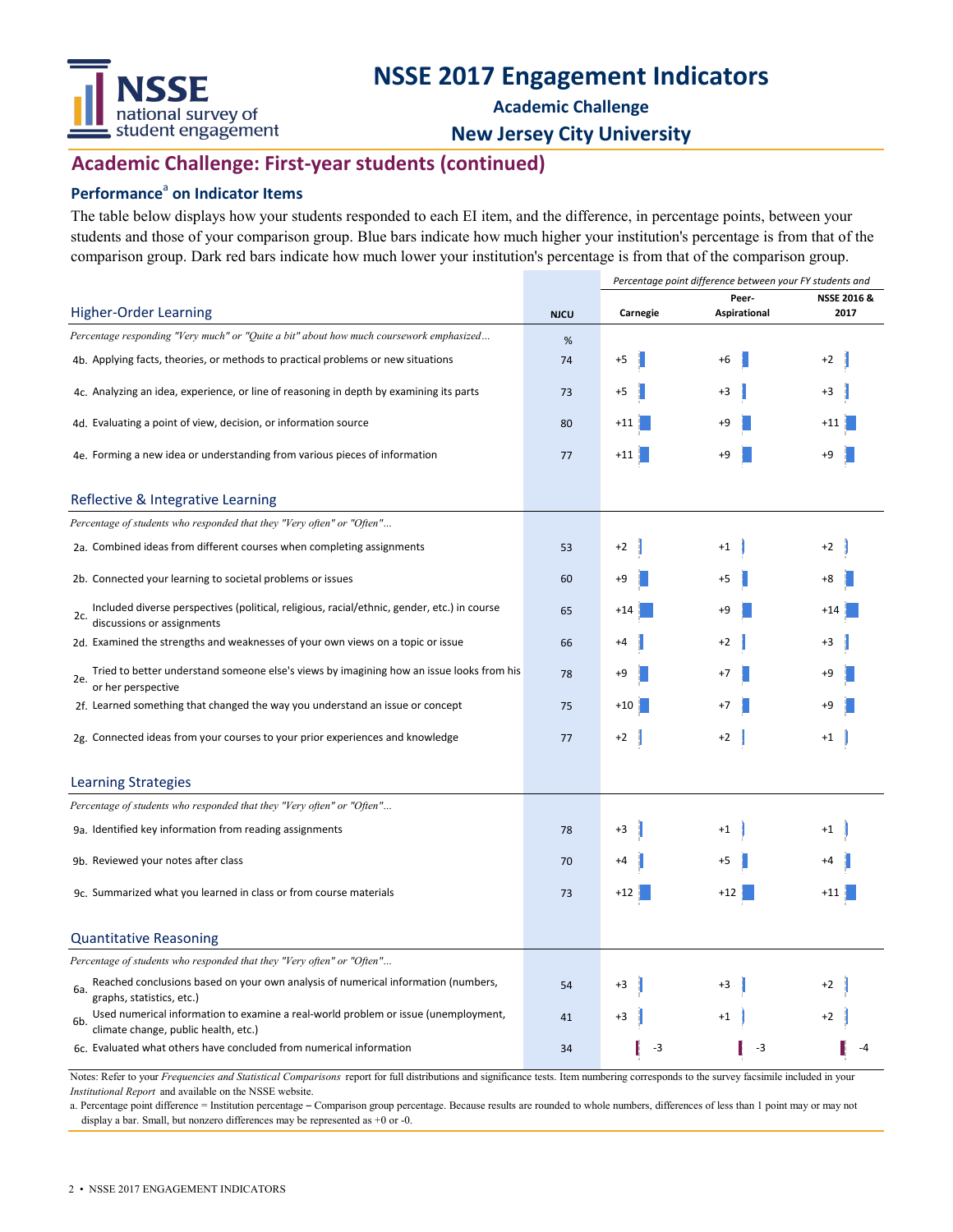

**Academic Challenge**

#### **New Jersey City University**

#### **Academic Challenge: Seniors**

Challenging intellectual and creative work is central to student learning and collegiate quality. Colleges and universities promote student learning by challenging and supporting them to engage in various forms of deep learning. Four Engagement Indicators are part of this theme: *Higher-Order Learning, Reflective & Integrative Learning, Learning Strategies,* and *Quantitative Reasoning.*  Below and on the next page are three views of your results alongside those of your comparison groups.

| <b>Mean Comparisons</b>           |                         |          |                          | Your seniors compared with |                  |            |        |
|-----------------------------------|-------------------------|----------|--------------------------|----------------------------|------------------|------------|--------|
|                                   | <b>NJCU</b><br>Carnegie |          | <b>Peer-Aspirational</b> |                            | NSSE 2016 & 2017 |            |        |
|                                   |                         |          | Effect                   |                            | Effect           |            | Effect |
| Engagement Indicator              | Mean                    | Mean     | size                     | Mean                       | size             | Mean       | size   |
| Higher-Order Learning             | 40.5                    | 39.9     | .04                      | 40.3                       | .01              | 40.0       | .03    |
| Reflective & Integrative Learning | 38.5                    | 38.1     | .03                      | 38.1                       | .03              | 38.0       | .04    |
| <b>Learning Strategies</b>        | 41.5                    | 38.8 *** | .18                      | $39.1$ **                  | .16              | $38.7$ *** | .19    |
| <b>Quantitative Reasoning</b>     | 29.0                    | 29.3     | $-.02$                   | 29.5                       | $-.03$           | 29.9       | $-.05$ |

Notes: Results weighted by institution-reported sex and enrollment status (and institution size for comparison groups); Effect size: Mean difference divided by pooled standard deviation; Symbols on the Overview page are based on effect size and *p* before rounding; \**p* < .05, \*\**p* < .01, \*\*\**p* < .001 (2-tailed).



**Score Distributions**

Notes: Each box-and-whiskers chart plots the 5th (bottom of lower bar), 25th (bottom of box), 50th (middle line), 75th (top of box), and 95th (top of upper bar) percentile scores. The dot represents the mean score. Refer to Detailed Statistics for your institution's sample sizes.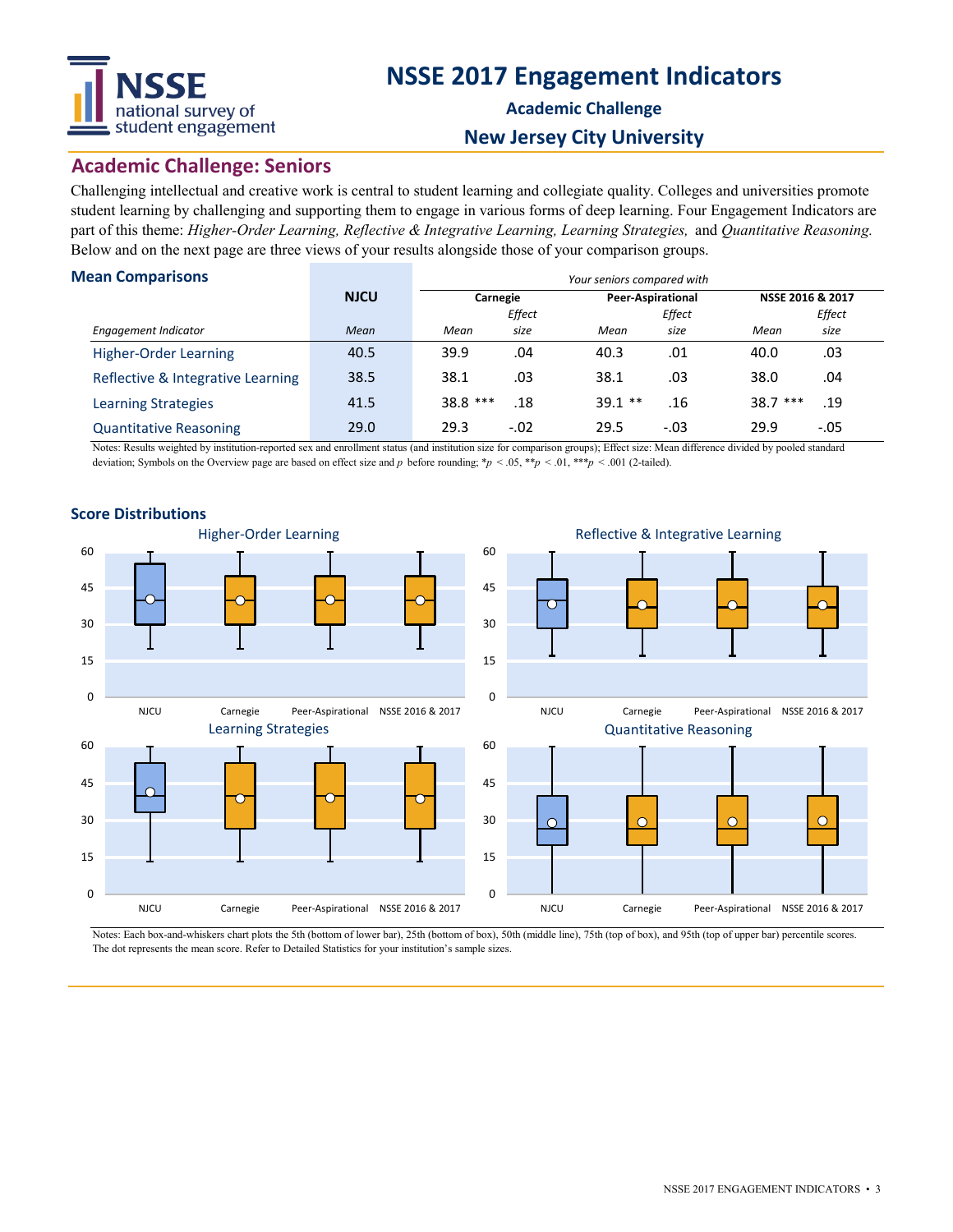

**Academic Challenge**

**New Jersey City University**

#### **Academic Challenge: Seniors (continued)**

#### **Performance<sup>ª</sup> on Indicator Items**

The table below displays how your students responded to each EI item, and the difference, in percentage points, between your students and those of your comparison group. Blue bars indicate how much higher your institution's percentage is from that of the comparison group. Dark red bars indicate how much lower your institution's percentage is from that of the comparison group.

|                                                                                                                                   |             | Percentage point difference between your seniors and |                       |                     |  |  |  |
|-----------------------------------------------------------------------------------------------------------------------------------|-------------|------------------------------------------------------|-----------------------|---------------------|--|--|--|
| <b>Higher-Order Learning</b>                                                                                                      | <b>NJCU</b> | Carnegie                                             | Peer-<br>Aspirational | NSSE 2016 &<br>2017 |  |  |  |
| Percentage responding "Very much" or "Quite a bit" about how much coursework emphasized                                           | %           |                                                      |                       |                     |  |  |  |
| 4b. Applying facts, theories, or methods to practical problems or new situations                                                  | 75          | -3                                                   | $-2$                  |                     |  |  |  |
| 4c. Analyzing an idea, experience, or line of reasoning in depth by examining its parts                                           | 74          | $-1$                                                 | -2                    | -1                  |  |  |  |
| 4d. Evaluating a point of view, decision, or information source                                                                   | 74          | +4                                                   | +3                    |                     |  |  |  |
| 4e. Forming a new idea or understanding from various pieces of information                                                        | 77          | +6                                                   | +5                    |                     |  |  |  |
| Reflective & Integrative Learning                                                                                                 |             |                                                      |                       |                     |  |  |  |
| Percentage of students who responded that they "Very often" or "Often"                                                            |             |                                                      |                       |                     |  |  |  |
| 2a. Combined ideas from different courses when completing assignments                                                             | 65          | -5                                                   |                       |                     |  |  |  |
| 2b. Connected your learning to societal problems or issues                                                                        | 64          | $+3$                                                 | $+3$                  | +3                  |  |  |  |
| Included diverse perspectives (political, religious, racial/ethnic, gender, etc.) in course<br>2c.<br>discussions or assignments  | 56          | $+3$                                                 | $+3$                  |                     |  |  |  |
| 2d. Examined the strengths and weaknesses of your own views on a topic or issue                                                   | 68          | +3                                                   | +3                    | +2                  |  |  |  |
| Tried to better understand someone else's views by imagining how an issue looks from his<br>2e.<br>or her perspective             | 75          | +3                                                   | +2                    | +3                  |  |  |  |
| 2f. Learned something that changed the way you understand an issue or concept                                                     | 74          | +3                                                   | +2                    | +3                  |  |  |  |
| 2g. Connected ideas from your courses to your prior experiences and knowledge                                                     | 86          | +3                                                   | +4                    | +3                  |  |  |  |
| <b>Learning Strategies</b>                                                                                                        |             |                                                      |                       |                     |  |  |  |
| Percentage of students who responded that they "Very often" or "Often"                                                            |             |                                                      |                       |                     |  |  |  |
| 9a. Identified key information from reading assignments                                                                           | 81          | $+2$                                                 | $+2$                  | +2                  |  |  |  |
| 9b. Reviewed your notes after class                                                                                               | 72          | +9                                                   |                       |                     |  |  |  |
| 9c. Summarized what you learned in class or from course materials                                                                 | 70          | +6                                                   | +6                    |                     |  |  |  |
| <b>Quantitative Reasoning</b>                                                                                                     |             |                                                      |                       |                     |  |  |  |
| Percentage of students who responded that they "Very often" or "Often"                                                            |             |                                                      |                       |                     |  |  |  |
| Reached conclusions based on your own analysis of numerical information (numbers,<br>6а.<br>graphs, statistics, etc.)             | 53          | $-1$                                                 | $-2$                  | -3                  |  |  |  |
| Used numerical information to examine a real-world problem or issue (unemployment,<br>6b.<br>climate change, public health, etc.) | 45          | $+2$                                                 | $+1$                  | $+1$                |  |  |  |
| 6c. Evaluated what others have concluded from numerical information                                                               | 38          | -6                                                   | -6                    | -7                  |  |  |  |

Notes: Refer to your *Frequencies and Statistical Comparisons* report for full distributions and significance tests. Item numbering corresponds to the survey facsimile included in your *Institutional Report* and available on the NSSE website.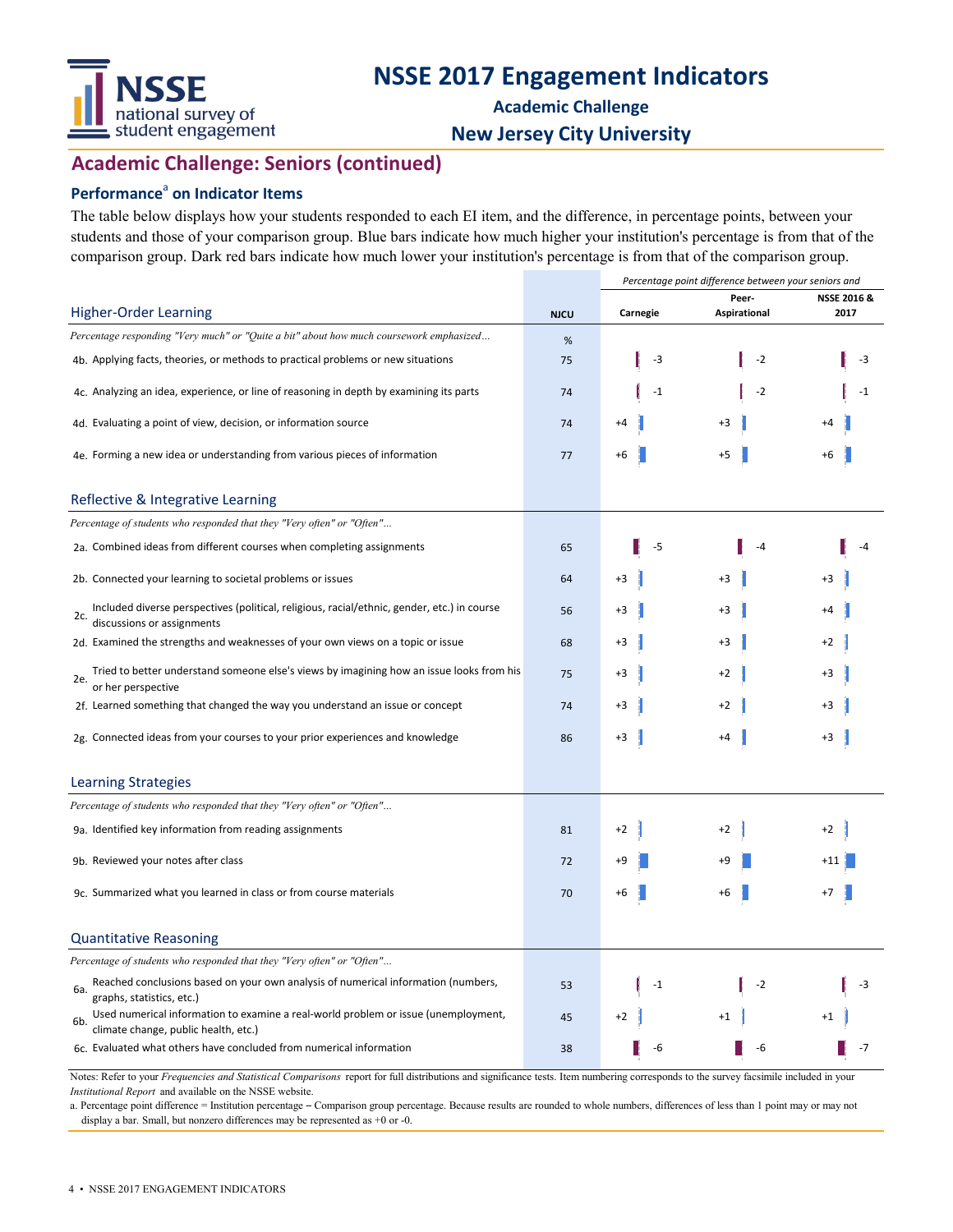

**Learning with Peers**

#### **New Jersey City University**

#### **Learning with Peers: First-year students**

Collaborating with others in mastering difficult material and developing interpersonal and social competence prepare students to deal with complex, unscripted problems they will encounter during and after college. Two Engagement Indicators make up this theme: *Collaborative Learning* and *Discussions with Diverse Others.* Below are three views of your results alongside those of your comparison groups.

#### **Mean Comparisons**

| lean Compansons                 |             | Your first-year students compared with |               |      |                          |         |                  |  |  |
|---------------------------------|-------------|----------------------------------------|---------------|------|--------------------------|---------|------------------|--|--|
|                                 | <b>NJCU</b> | Carnegie                               |               |      | <b>Peer-Aspirational</b> |         | NSSE 2016 & 2017 |  |  |
|                                 |             |                                        | <b>Effect</b> |      | Effect                   |         | Effect           |  |  |
| Engagement Indicator            | Mean        | Mean                                   | size          | Mean | size                     | Mean    | size             |  |  |
| <b>Collaborative Learning</b>   | 29.9        | $32.0*$                                | $-16$         | 31.8 | $-.14$                   | $32.2*$ | $-.16$           |  |  |
| Discussions with Diverse Others | 42.4        | $39.2*$                                | .21           | 40.8 | .11                      | $39.7*$ | .18              |  |  |

Notes: Results weighted by institution-reported sex and enrollment status (and institution size for comparison groups); Effect size: Mean difference divided by pooled standard deviation; Symbols on the Overview page are based on effect size and *p* before rounding; \**p* < .05, \*\**p* < .01, \*\*\**p* < .001 (2-tailed).

#### **Score Distributions**



Notes: Each box-and-whiskers chart plots the 5th (bottom of lower bar), 25th (bottom of box), 50th (middle line), 75th (top of box), and 95th (top of upper bar) percentile scores. The dot represents the mean score. Refer to Detailed Statistics for your institution's sample sizes.

#### **Performance**<sup>a</sup> on Indicator Items

The table below displays how your students responded to each EI item, and the difference, in percentage points, between your students and those of your comparison group. Blue bars indicate how much higher your institution's percentage is from that of the comparison group. Dark red bars indicate how much lower your institution's percentage is from that of the comparison group.

|                                                                                             |             |          | Percentage point difference between your FY students and |              |                        |  |  |  |  |
|---------------------------------------------------------------------------------------------|-------------|----------|----------------------------------------------------------|--------------|------------------------|--|--|--|--|
|                                                                                             |             |          |                                                          | Peer-        | <b>NSSE 2016 &amp;</b> |  |  |  |  |
| <b>Collaborative Learning</b>                                                               | <b>NJCU</b> | Carnegie |                                                          | Aspirational | 2017                   |  |  |  |  |
| Percentage of students who responded that they "Very often" or "Often"                      | %           |          |                                                          |              |                        |  |  |  |  |
| 1e. Asked another student to help you understand course material                            | 35          |          | $-17$                                                    | $-17$        | $-18$                  |  |  |  |  |
| 1f. Explained course material to one or more students                                       | 50          |          | $-7$                                                     | -6           |                        |  |  |  |  |
| 1g. Prepared for exams by discussing or working through course material with other students | 40          |          | -8                                                       | $-7$         | $-10$                  |  |  |  |  |
| 1h. Worked with other students on course projects or assignments                            | 59          | +6       | $+7$                                                     |              | $+6$                   |  |  |  |  |
| Discussions with Diverse Others                                                             |             |          |                                                          |              |                        |  |  |  |  |
| Percentage of students who responded that they "Very often" or "Often" had discussions with |             |          |                                                          |              |                        |  |  |  |  |
| 8a. People from a race or ethnicity other than your own                                     | 82          | $+12$    | $+4$                                                     |              | $+11$                  |  |  |  |  |
| 8b. People from an economic background other than your own                                  | 75          | $+5$     | $+1$                                                     |              | $+3$                   |  |  |  |  |
| 8c. People with religious beliefs other than your own                                       | 75          | $+9$     | $+5$                                                     |              | $+9$                   |  |  |  |  |
| 8d. People with political views other than your own                                         | 65          |          | $+2$<br>-1                                               |              | -2                     |  |  |  |  |

Notes: Refer to your *Frequencies and Statistical Comparisons* report for full distributions and significance tests. Item numbering corresponds to the survey facsimile included in your *Institutional Report* and available on the NSSE website.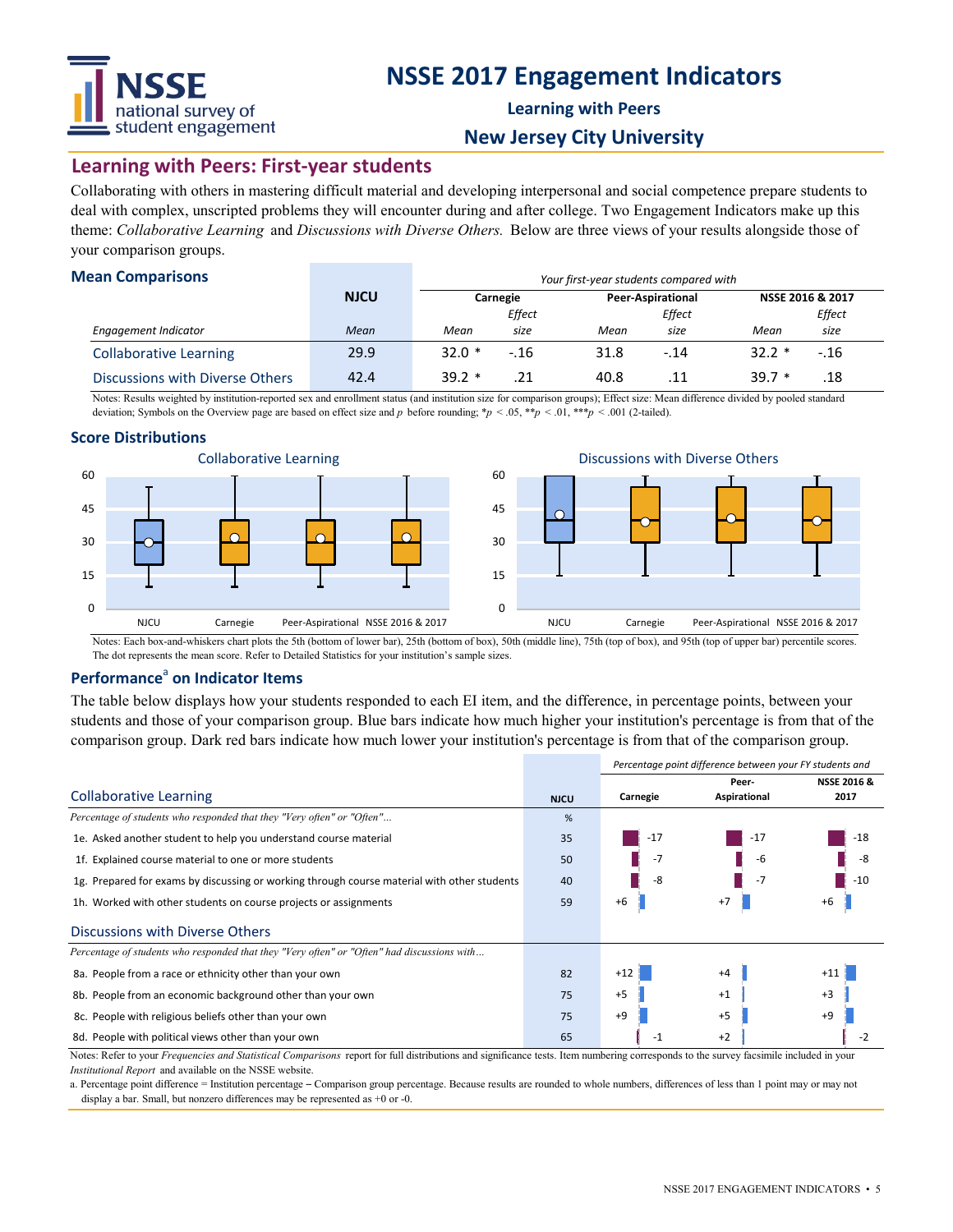

**Learning with Peers**

#### **New Jersey City University**

#### **Learning with Peers: Seniors**

Collaborating with others in mastering difficult material and developing interpersonal and social competence prepare students to deal with complex, unscripted problems they will encounter during and after college. Two Engagement Indicators make up this theme: *Collaborative Learning* and *Discussions with Diverse Others.* Below are three views of your results alongside those of your comparison groups.

#### **Mean Comparisons**

| lean Compansons                 |             | Your seniors compared with |                    |                     |  |  |  |  |
|---------------------------------|-------------|----------------------------|--------------------|---------------------|--|--|--|--|
|                                 | <b>NJCU</b> | Carnegie                   | Peer-Aspirational  | NSSE 2016 & 2017    |  |  |  |  |
|                                 |             | <b>Effect</b>              | Effect             | <b>Effect</b>       |  |  |  |  |
| Engagement Indicator            | Mean        | size<br>Mean               | Mean<br>size       | size<br>Mean        |  |  |  |  |
| <b>Collaborative Learning</b>   | 29.7        | $33.3$ ***<br>$-25$        | $33.6***$<br>$-27$ | $32.3***$<br>$-.17$ |  |  |  |  |
| Discussions with Diverse Others | 41.7        | 40.6<br>.07                | 42.2<br>$-.04$     | .07<br>40.5         |  |  |  |  |

Notes: Results weighted by institution-reported sex and enrollment status (and institution size for comparison groups); Effect size: Mean difference divided by pooled standard deviation; Symbols on the Overview page are based on effect size and *p* before rounding; \**p* < .05, \*\**p* < .01, \*\*\**p* < .001 (2-tailed).

#### **Score Distributions**



Notes: Each box-and-whiskers chart plots the 5th (bottom of lower bar), 25th (bottom of box), 50th (middle line), 75th (top of box), and 95th (top of upper bar) percentile scores. The dot represents the mean score. Refer to Detailed Statistics for your institution's sample sizes.

#### **Performance**<sup>a</sup> on Indicator Items

The table below displays how your students responded to each EI item, and the difference, in percentage points, between your students and those of your comparison group. Blue bars indicate how much higher your institution's percentage is from that of the comparison group. Dark red bars indicate how much lower your institution's percentage is from that of the comparison group.

|                                                                                             |             |          | Percentage point difference between your seniors and |       |                        |  |  |  |
|---------------------------------------------------------------------------------------------|-------------|----------|------------------------------------------------------|-------|------------------------|--|--|--|
|                                                                                             |             |          | Peer-                                                |       | <b>NSSE 2016 &amp;</b> |  |  |  |
| <b>Collaborative Learning</b>                                                               | <b>NJCU</b> | Carnegie | Aspirational                                         |       | 2017                   |  |  |  |
| Percentage of students who responded that they "Very often" or "Often"                      | %           |          |                                                      |       |                        |  |  |  |
| 1e. Asked another student to help you understand course material                            | 29          | $-16$    |                                                      | $-16$ | $-14$                  |  |  |  |
| 1f. Explained course material to one or more students                                       | 53          | -8       |                                                      | -6    |                        |  |  |  |
| 1g. Prepared for exams by discussing or working through course material with other students | 41          |          |                                                      | -8    |                        |  |  |  |
| 1h. Worked with other students on course projects or assignments                            | 58          | -8       |                                                      | -8    |                        |  |  |  |
| Discussions with Diverse Others                                                             |             |          |                                                      |       |                        |  |  |  |
| Percentage of students who responded that they "Very often" or "Often" had discussions with |             |          |                                                      |       |                        |  |  |  |
| 8a. People from a race or ethnicity other than your own                                     | 81          | $^{+9}$  | $+1$                                                 |       | $+9$                   |  |  |  |
| 8b. People from an economic background other than your own                                  | 73          | $+0$     |                                                      | -3    | $+0$                   |  |  |  |
| 8c. People with religious beliefs other than your own                                       | 75          | $+6$     | $+2$                                                 |       | $+7$                   |  |  |  |
| 8d. People with political views other than your own                                         | 63          | -5       |                                                      | $-2$  |                        |  |  |  |

Notes: Refer to your *Frequencies and Statistical Comparisons* report for full distributions and significance tests. Item numbering corresponds to the survey facsimile included in your *Institutional Report* and available on the NSSE website.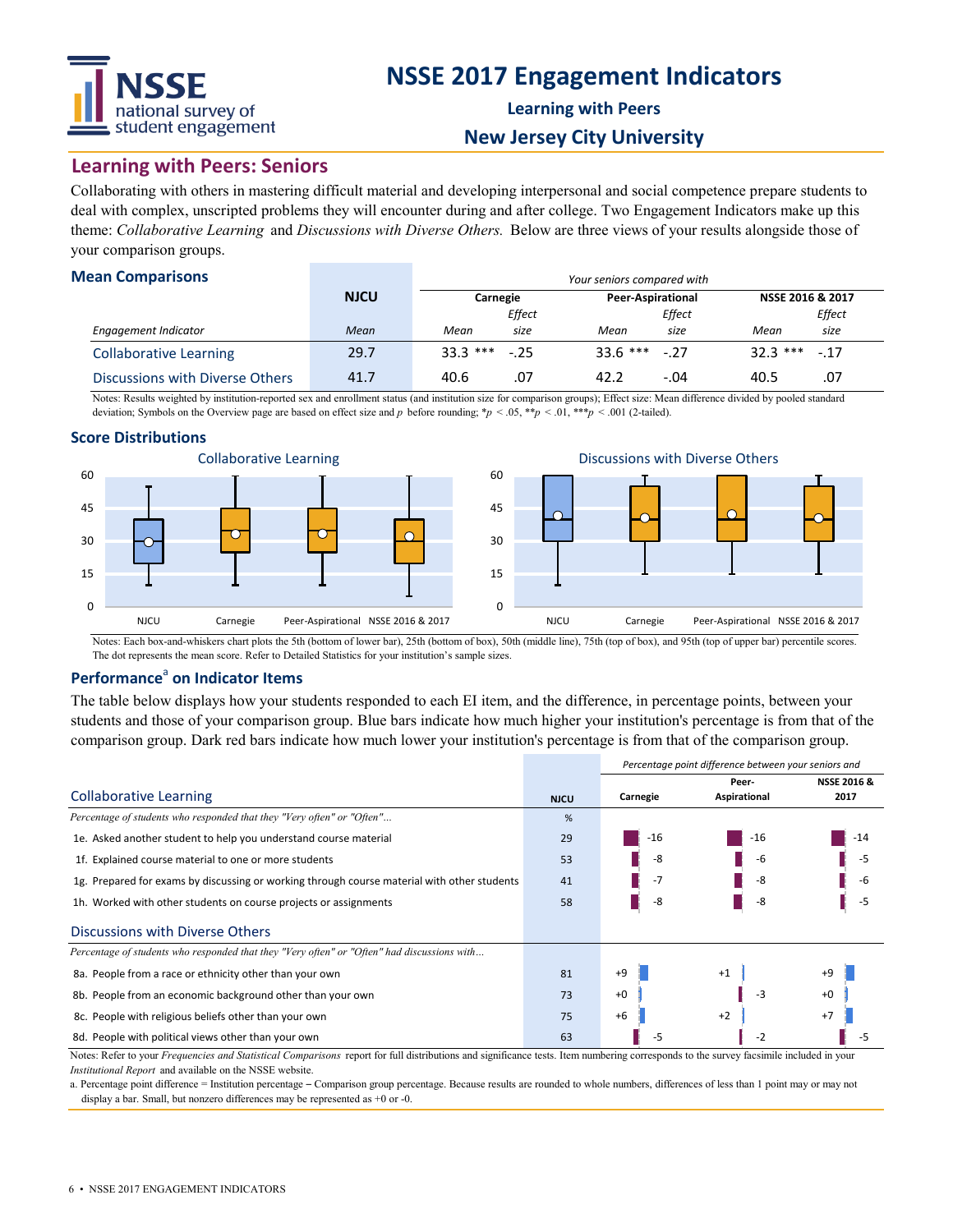

**Experiences with Faculty**

#### **New Jersey City University**

#### **Experiences with Faculty: First-year students**

Students learn firsthand how experts think about and solve problems by interacting with faculty members inside and outside of instructional settings. As a result, faculty become role models, mentors, and guides for lifelong learning. In addition, effective teaching requires that faculty deliver course material and provide feedback in student-centered ways. Two Engagement Indicators investigate this theme: *Student-Faculty Interaction* and *Effective Teaching Practices.* Below are three views of your results alongside those of your comparison groups.

| <b>Mean Comparisons</b>             |             | Your first-year students compared with |        |         |                          |      |                  |  |  |
|-------------------------------------|-------------|----------------------------------------|--------|---------|--------------------------|------|------------------|--|--|
|                                     | <b>NJCU</b> | Carnegie                               |        |         | <b>Peer-Aspirational</b> |      | NSSE 2016 & 2017 |  |  |
|                                     |             |                                        | Effect |         | Effect                   |      | Effect           |  |  |
| Engagement Indicator                | Mean        | Mean                                   | size   | Mean    | size                     | Mean | size             |  |  |
| <b>Student-Faculty Interaction</b>  | 22.8        | 20.5                                   | .16    | $19.5*$ | .23                      | 20.6 | .15              |  |  |
| <b>Effective Teaching Practices</b> | 40.6        | $38.4*$                                | .16    | 38.6    | .15                      | 38.7 | .14              |  |  |

Notes: Results weighted by institution-reported sex and enrollment status (and institution size for comparison groups); Effect size: Mean difference divided by pooled standard deviation; Symbols on the Overview page are based on effect size and *p* before rounding;  $\gamma p < 0.05$ ,  $\gamma p < 0.01$ ,  $\gamma p$  = .001 (2-tailed).

#### **Score Distributions**



Notes: Each box-and-whiskers chart plots the 5th (bottom of lower bar), 25th (bottom of box), 50th (middle line), 75th (top of box), and 95th (top of upper bar) percentile scores. The dot represents the mean score. Refer to Detailed Statistics for your institution's sample sizes.

#### **Performance<sup>ª</sup> on Indicator Items**

The table below displays how your students responded to each EI item, and the difference, in percentage points, between your students and those of your comparison group. Blue bars indicate how much higher your institution's percentage is from that of the comparison group. Dark red bars indicate how much lower your institution's percentage is from that of the comparison group.

|                                                                                             |             | Percentage point difference between your FY students and |      |              |      |      |                        |
|---------------------------------------------------------------------------------------------|-------------|----------------------------------------------------------|------|--------------|------|------|------------------------|
|                                                                                             |             |                                                          |      | Peer-        |      |      | <b>NSSE 2016 &amp;</b> |
| <b>Student-Faculty Interaction</b>                                                          | <b>NJCU</b> | Carnegie                                                 |      | Aspirational |      |      | 2017                   |
| Percentage of students who responded that they "Very often" or "Often"                      | %           |                                                          |      |              |      |      |                        |
| 3a. Talked about career plans with a faculty member                                         | 37          | $+2$                                                     |      | $+4$         |      | $+2$ |                        |
| 3b. Worked w/faculty on activities other than coursework (committees, student groups, etc.) | 27          | $+7$                                                     |      | $+8$         |      | $+7$ |                        |
| 3c. Discussed course topics, ideas, or concepts with a faculty member outside of class      | 28          | $+3$                                                     |      | $+3$         |      | $+3$ |                        |
| 3d. Discussed your academic performance with a faculty member                               | 36          | $+7$                                                     |      | $+9$         |      | $+7$ |                        |
| <b>Effective Teaching Practices</b>                                                         |             |                                                          |      |              |      |      |                        |
| Percentage responding "Very much" or "Quite a bit" about how much instructors have          |             |                                                          |      |              |      |      |                        |
| 5a. Clearly explained course goals and requirements                                         | 75          |                                                          | $-3$ |              | $-2$ |      | -3                     |
| 5b. Taught course sessions in an organized way                                              | 72          |                                                          | -3   |              | $-2$ |      |                        |
| 5c. Used examples or illustrations to explain difficult points                              | 73          |                                                          | -1   | $+0$         |      |      | $-2$                   |
| 5d. Provided feedback on a draft or work in progress                                        | 72          | $+8$                                                     |      | $+7$         |      | $+8$ |                        |
| 5e. Provided prompt and detailed feedback on tests or completed assignments                 | 64          | $+4$                                                     |      | $+3$         |      | $+4$ |                        |

Notes: Refer to your *Frequencies and Statistical Comparisons* report for full distributions and significance tests. Item numbering corresponds to the survey facsimile included in your *Institutional Report* and available on the NSSE website.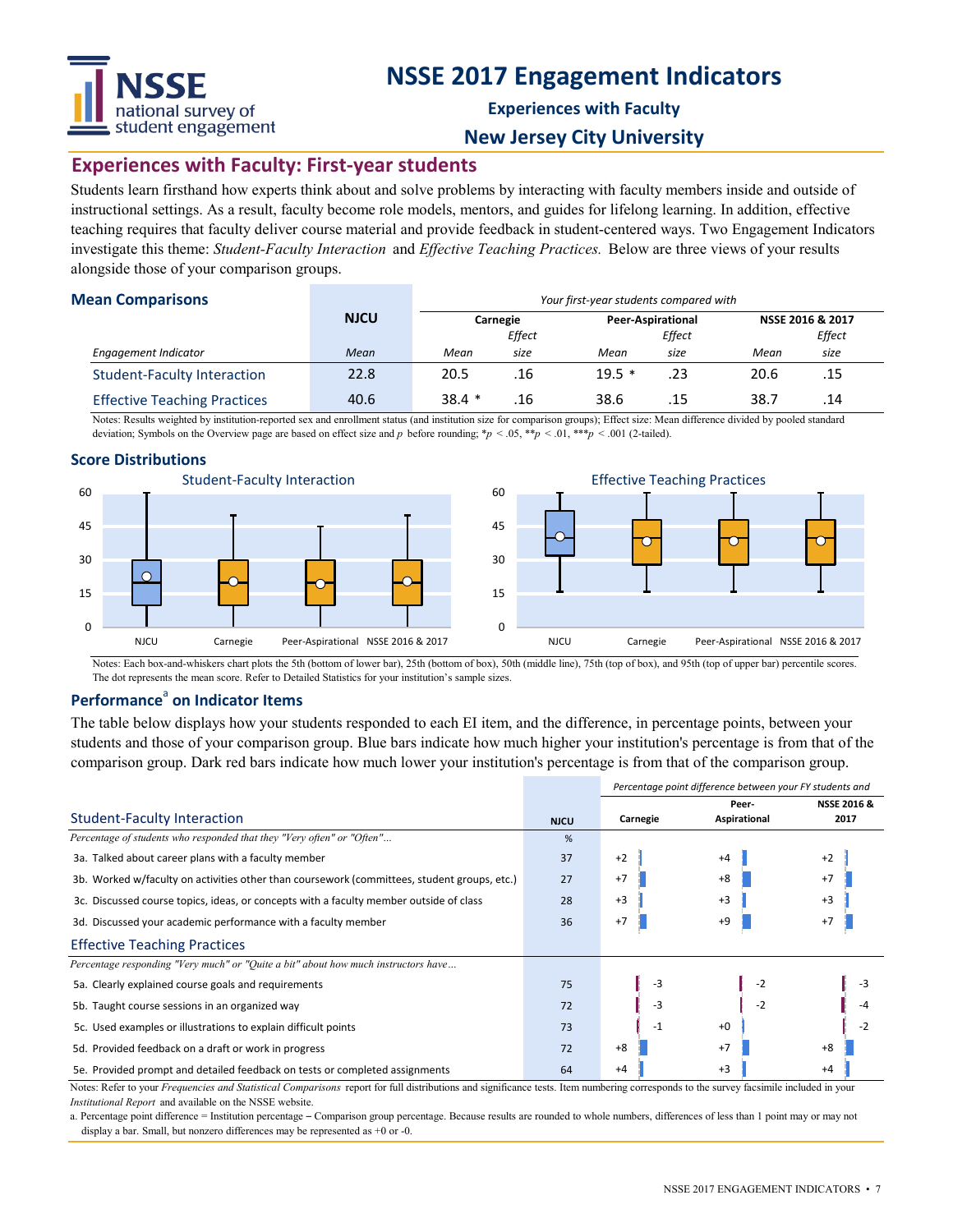

**Experiences with Faculty**

#### **New Jersey City University**

#### **Experiences with Faculty: Seniors**

Students learn firsthand how experts think about and solve problems by interacting with faculty members inside and outside of instructional settings. As a result, faculty become role models, mentors, and guides for lifelong learning. In addition, effective teaching requires that faculty deliver course material and provide feedback in student-centered ways. Two Engagement Indicators investigate this theme: *Student-Faculty Interaction* and *Effective Teaching Practices.* Below are three views of your results alongside those of your comparison groups.

#### **Mean Comparisons**

| lean Comparisons                    |             | Your seniors compared with |      |           |                                    |         |                            |  |  |
|-------------------------------------|-------------|----------------------------|------|-----------|------------------------------------|---------|----------------------------|--|--|
|                                     | <b>NJCU</b> | Carnegie<br>Effect         |      |           | <b>Peer-Aspirational</b><br>Effect |         | NSSE 2016 & 2017<br>Effect |  |  |
| Engagement Indicator                | Mean        | Mean                       | size | Mean      | size                               | Mean    | size                       |  |  |
| <b>Student-Faculty Interaction</b>  | 25.7        | 24.3                       | .09  | $22.5***$ | .20                                | $23.6*$ | .13                        |  |  |
| <b>Effective Teaching Practices</b> | 40.2        | 39.9                       | .02  | 39.8      | .03                                | 39.6    | .04                        |  |  |

Notes: Results weighted by institution-reported sex and enrollment status (and institution size for comparison groups); Effect size: Mean difference divided by pooled standard deviation; Symbols on the Overview page are based on effect size and *p* before rounding;  $\gamma p < 0.05$ ,  $\gamma p < 0.01$ ,  $\gamma p$  = .001 (2-tailed).

#### **Score Distributions**



Notes: Each box-and-whiskers chart plots the 5th (bottom of lower bar), 25th (bottom of box), 50th (middle line), 75th (top of box), and 95th (top of upper bar) percentile scores. The dot represents the mean score. Refer to Detailed Statistics for your institution's sample sizes.

#### **Performance<sup>ª</sup> on Indicator Items**

The table below displays how your students responded to each EI item, and the difference, in percentage points, between your students and those of your comparison group. Blue bars indicate how much higher your institution's percentage is from that of the comparison group. Dark red bars indicate how much lower your institution's percentage is from that of the comparison group.

|                                                                                             |             | Percentage point difference between your seniors and |      |              |    |       |                        |
|---------------------------------------------------------------------------------------------|-------------|------------------------------------------------------|------|--------------|----|-------|------------------------|
|                                                                                             |             |                                                      |      | Peer-        |    |       | <b>NSSE 2016 &amp;</b> |
| <b>Student-Faculty Interaction</b>                                                          | <b>NJCU</b> | Carnegie                                             |      | Aspirational |    |       | 2017                   |
| Percentage of students who responded that they "Very often" or "Often"                      | %           |                                                      |      |              |    |       |                        |
| 3a. Talked about career plans with a faculty member                                         | 50          | $+7$                                                 |      | $+11$        |    | $+8$  |                        |
| 3b. Worked w/faculty on activities other than coursework (committees, student groups, etc.) | 26          |                                                      | $-1$ | $+2$         |    |       |                        |
| 3c. Discussed course topics, ideas, or concepts with a faculty member outside of class      | 36          | $+2$                                                 |      | $+6$         |    | $+4$  |                        |
| 3d. Discussed your academic performance with a faculty member                               | 42          | $+8$                                                 |      | $+10$        |    | $+10$ |                        |
| <b>Effective Teaching Practices</b>                                                         |             |                                                      |      |              |    |       |                        |
| Percentage responding "Very much" or "Quite a bit" about how much instructors have          |             |                                                      |      |              |    |       |                        |
| 5a. Clearly explained course goals and requirements                                         | 77          |                                                      |      |              |    |       |                        |
| 5b. Taught course sessions in an organized way                                              | 72          |                                                      | -6   |              |    |       |                        |
| 5c. Used examples or illustrations to explain difficult points                              | 74          |                                                      | -4   |              | -3 |       | -3                     |
| 5d. Provided feedback on a draft or work in progress                                        | 66          | $+4$                                                 |      | $+5$         |    | $+6$  |                        |
| 5e. Provided prompt and detailed feedback on tests or completed assignments                 | 68          | $+4$                                                 |      | $+5$         |    | $+4$  |                        |

Notes: Refer to your *Frequencies and Statistical Comparisons* report for full distributions and significance tests. Item numbering corresponds to the survey facsimile included in your *Institutional Report* and available on the NSSE website.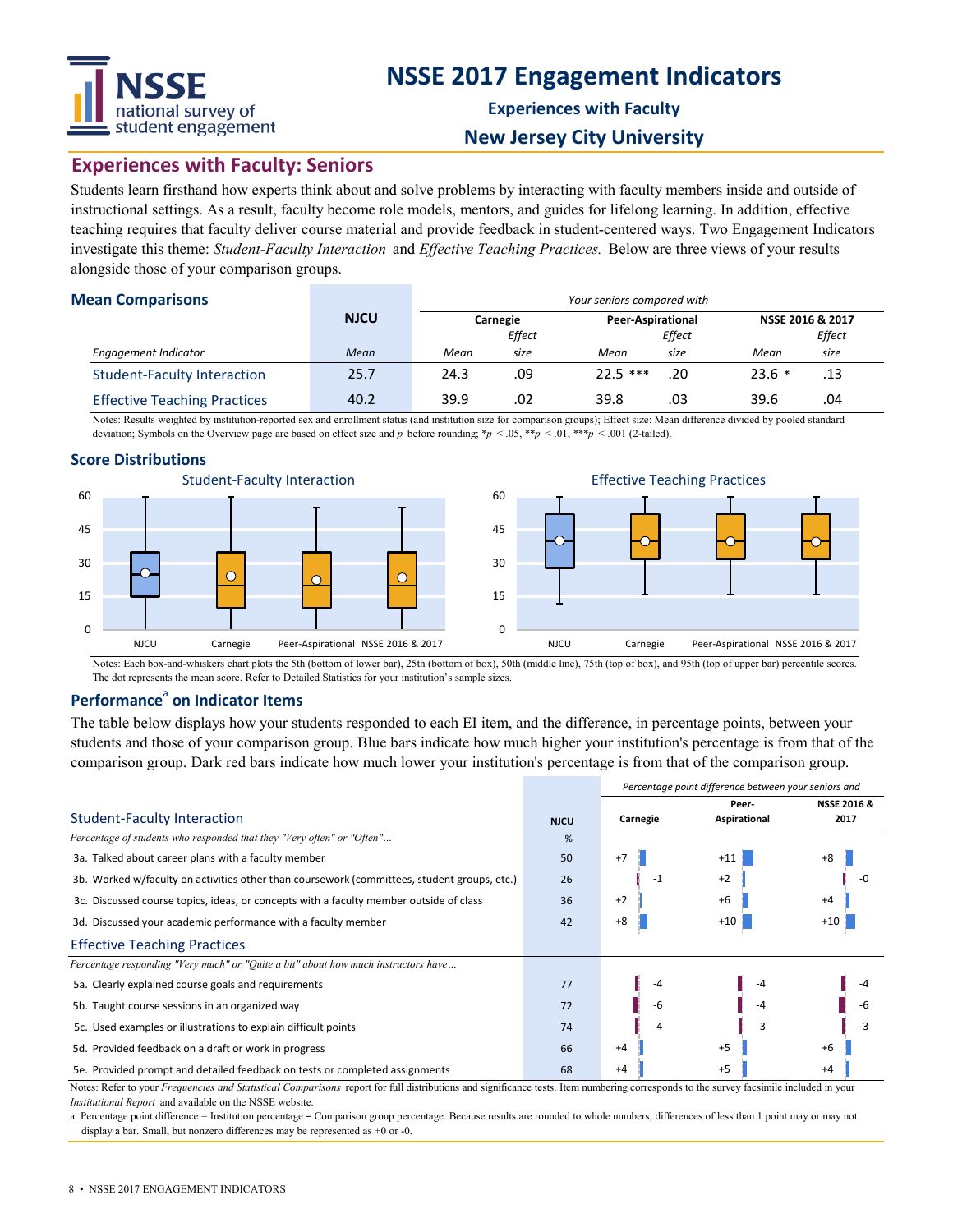

**Campus Environment**

#### **New Jersey City University**

#### **Campus Environment: First-year students**

Students benefit and are more satisfied in supportive settings that cultivate positive relationships among students, faculty, and staff. Two Engagement Indicators investigate this theme: *Quality of Interactions* and *Supportive Environment.* Below are three views of your results alongside those of your comparison groups.

| <b>Mean Comparisons</b>        |             | Your first-year students compared with |        |                          |        |                  |        |  |  |
|--------------------------------|-------------|----------------------------------------|--------|--------------------------|--------|------------------|--------|--|--|
|                                | <b>NJCU</b> | Carnegie                               |        | <b>Peer-Aspirational</b> |        | NSSE 2016 & 2017 |        |  |  |
|                                |             |                                        | Effect |                          | Effect |                  | Effect |  |  |
| Engagement Indicator           | Mean        | Mean                                   | size   | Mean                     | size   | Mean             | size   |  |  |
| <b>Quality of Interactions</b> | 38.8        | 40.8                                   | $-.16$ | 39.5                     | $-.05$ | $41.8*$          | $-.24$ |  |  |
| <b>Supportive Environment</b>  | 36.2        | 36.1                                   | .01    | 36.2                     | .00    | 36.3             | $-.01$ |  |  |

Notes: Results weighted by institution-reported sex and enrollment status (and institution size for comparison groups); Effect size: Mean difference divided by pooled standard deviation; Symbols on the Overview page are based on effect size and *p* before rounding; \**p* < .05, \*\**p* < .01, \*\*\**p* < .001 (2-tailed).

#### **Score Distributions**



The dot represents the mean score. Refer to Detailed Statistics for your institution's sample sizes.

#### **Performance**<sup>a</sup> on Indicator Items

The table below displays how your students responded to each EI item, and the difference, in percentage points, between your students and those of your comparison group. Blue bars indicate how much higher your institution's percentage is from that of the comparison group. Dark red bars indicate how much lower your institution's percentage is from that of the comparison group.

|                                                                                                                                                                                                                                                                                                             |             | Percentage point difference between your FY students and |       |              |       |      |                                |
|-------------------------------------------------------------------------------------------------------------------------------------------------------------------------------------------------------------------------------------------------------------------------------------------------------------|-------------|----------------------------------------------------------|-------|--------------|-------|------|--------------------------------|
| <b>Quality of Interactions</b>                                                                                                                                                                                                                                                                              | <b>NJCU</b> | Carnegie                                                 |       | Aspirational | Peer- |      | <b>NSSE 2016 &amp;</b><br>2017 |
| Percentage rating their interactions a 6 or 7 (on a scale from $1 = "Poor"$ to $7 = "Excell"$ ) with                                                                                                                                                                                                        | %           |                                                          |       |              |       |      |                                |
| 13a. Students                                                                                                                                                                                                                                                                                               | 50          | $+2$                                                     |       | $+4$         |       |      |                                |
| 13b. Academic advisors                                                                                                                                                                                                                                                                                      | 39          |                                                          |       |              | -5    |      | $-11$                          |
| 13c. Faculty                                                                                                                                                                                                                                                                                                | 44          |                                                          | -1    | $+2$         |       |      |                                |
| 13d. Student services staff (career services, student activities, housing, etc.)                                                                                                                                                                                                                            | 39          |                                                          | -3    | $+0$         |       |      |                                |
| 13e. Other administrative staff and offices (registrar, financial aid, etc.)                                                                                                                                                                                                                                | 44          | $+3$                                                     |       | $+9$         |       | $+1$ |                                |
| <b>Supportive Environment</b>                                                                                                                                                                                                                                                                               |             |                                                          |       |              |       |      |                                |
| Percentage responding "Very much" or "Quite a bit" about how much the institution emphasized                                                                                                                                                                                                                |             |                                                          |       |              |       |      |                                |
| 14b. Providing support to help students succeed academically                                                                                                                                                                                                                                                | 70          |                                                          | -5    |              | -3    |      |                                |
| 14c. Using learning support services (tutoring services, writing center, etc.)                                                                                                                                                                                                                              |             |                                                          | -2    | $+1$         |       |      | -2                             |
| 14d. Encouraging contact among students from diff. backgrounds (soc., racial/eth., relig., etc.)                                                                                                                                                                                                            |             | $+6$                                                     |       | $+2$         |       | $+6$ |                                |
| 14e. Providing opportunities to be involved socially                                                                                                                                                                                                                                                        | 69          |                                                          | -2    | $+1$         |       |      | -2                             |
| 14f. Providing support for your overall well-being (recreation, health care, counseling, etc.)                                                                                                                                                                                                              | 60          |                                                          | $-10$ |              | -9    |      | $-10$                          |
| 14g. Helping you manage your non-academic responsibilities (work, family, etc.)                                                                                                                                                                                                                             | 46          | $+3$                                                     |       | $+0$         |       | $+3$ |                                |
| 14h. Attending campus activities and events (performing arts, athletic events, etc.)                                                                                                                                                                                                                        | 61          |                                                          | -3    | $+0$         |       |      | -3                             |
| 14i. Attending events that address important social, economic, or political issues                                                                                                                                                                                                                          | 51          |                                                          | -0    |              |       |      |                                |
| $\mathbf{M}$ , $\mathbf{D}$ , $\mathbf{C}$ , $\mathbf{D}$ , $\mathbf{D}$ , $\mathbf{D}$ , $\mathbf{D}$ , $\mathbf{D}$ , $\mathbf{D}$ , $\mathbf{D}$ , $\mathbf{D}$ , $\mathbf{D}$ , $\mathbf{D}$ , $\mathbf{D}$ , $\mathbf{D}$ , $\mathbf{D}$ , $\mathbf{D}$ , $\mathbf{D}$ , $\mathbf{D}$ , $\mathbf{D}$ , |             |                                                          |       | 1.1.1        | .     |      |                                |

Notes: Refer to your *Frequencies and Statistical Comparisons* report for full distributions and significance tests. Item numbering corresponds to the survey facsimile included in your *Institutional Report* and available on the NSSE website.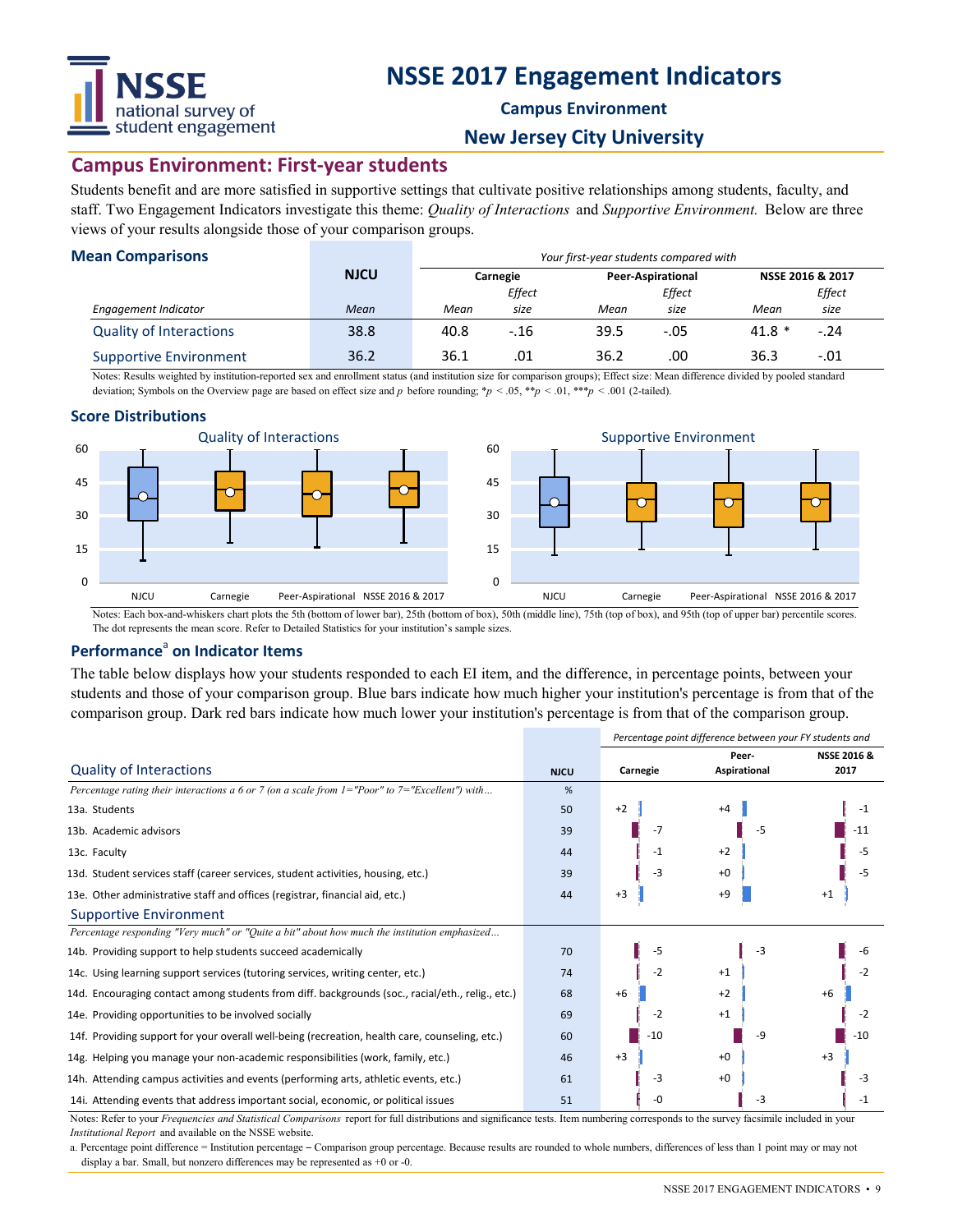

**Campus Environment**

#### **New Jersey City University**

#### **Campus Environment: Seniors**

Students benefit and are more satisfied in supportive settings that cultivate positive relationships among students, faculty, and staff. Two Engagement Indicators investigate this theme: *Quality of Interactions* and *Supportive Environment.* Below are three views of your results alongside those of your comparison groups.

| <b>Mean Comparisons</b>        |             | Your seniors compared with |        |                          |        |                  |        |  |  |
|--------------------------------|-------------|----------------------------|--------|--------------------------|--------|------------------|--------|--|--|
|                                | <b>NJCU</b> | Carnegie                   |        | <b>Peer-Aspirational</b> |        | NSSE 2016 & 2017 |        |  |  |
|                                |             |                            | Effect |                          | Effect |                  | Effect |  |  |
| Engagement Indicator           | Mean        | Mean                       | size   | Mean                     | size   | Mean             | size   |  |  |
| <b>Quality of Interactions</b> | 40.9        | 42.1                       | $-.10$ | 40.9                     | .00    | 42.3             | $-.11$ |  |  |
| <b>Supportive Environment</b>  | 32.2        | 32.4                       | $-.02$ | 32.8                     | $-.05$ | 32.3             | $-.01$ |  |  |

Notes: Results weighted by institution-reported sex and enrollment status (and institution size for comparison groups); Effect size: Mean difference divided by pooled standard deviation; Symbols on the Overview page are based on effect size and *p* before rounding; \**p* < .05, \*\**p* < .01, \*\*\**p* < .001 (2-tailed).

#### **Score Distributions**



The dot represents the mean score. Refer to Detailed Statistics for your institution's sample sizes.

#### **Performance**<sup>a</sup> on Indicator Items

The table below displays how your students responded to each EI item, and the difference, in percentage points, between your students and those of your comparison group. Blue bars indicate how much higher your institution's percentage is from that of the comparison group. Dark red bars indicate how much lower your institution's percentage is from that of the comparison group.

|                                                                                                                                                                                                                                                                                                             |             | Percentage point difference between your seniors and |    |              |       |                        |    |  |
|-------------------------------------------------------------------------------------------------------------------------------------------------------------------------------------------------------------------------------------------------------------------------------------------------------------|-------------|------------------------------------------------------|----|--------------|-------|------------------------|----|--|
|                                                                                                                                                                                                                                                                                                             |             |                                                      |    |              | Peer- | <b>NSSE 2016 &amp;</b> |    |  |
| <b>Quality of Interactions</b>                                                                                                                                                                                                                                                                              | <b>NJCU</b> | Carnegie                                             |    | Aspirational |       | 2017                   |    |  |
| Percentage rating their interactions a 6 or 7 (on a scale from $1 = "Poor"$ to $7 = "Excell"$ ) with                                                                                                                                                                                                        | %           |                                                      |    |              |       |                        |    |  |
| 13a. Students                                                                                                                                                                                                                                                                                               | 58          | $+1$                                                 |    | $+1$         |       | $+0$                   |    |  |
| 13b. Academic advisors                                                                                                                                                                                                                                                                                      | 48          |                                                      | -1 | $+4$         |       |                        | -3 |  |
| 13c. Faculty                                                                                                                                                                                                                                                                                                | 53          |                                                      | -3 | $+0$         |       |                        | -3 |  |
| 13d. Student services staff (career services, student activities, housing, etc.)                                                                                                                                                                                                                            | 38          |                                                      | -3 |              | -1    |                        |    |  |
| 13e. Other administrative staff and offices (registrar, financial aid, etc.)                                                                                                                                                                                                                                | 40          |                                                      | -2 | $+1$         |       |                        | -2 |  |
| <b>Supportive Environment</b>                                                                                                                                                                                                                                                                               |             |                                                      |    |              |       |                        |    |  |
| Percentage responding "Very much" or "Quite a bit" about how much the institution emphasized                                                                                                                                                                                                                |             |                                                      |    |              |       |                        |    |  |
| 14b. Providing support to help students succeed academically                                                                                                                                                                                                                                                | 63          |                                                      |    |              |       |                        |    |  |
| 14c. Using learning support services (tutoring services, writing center, etc.)                                                                                                                                                                                                                              | 59          |                                                      | -5 |              | -3    |                        |    |  |
| 14d. Encouraging contact among students from diff. backgrounds (soc., racial/eth., relig., etc.)                                                                                                                                                                                                            |             | $+9$                                                 |    | $+4$         |       | $+10$                  |    |  |
| 14e. Providing opportunities to be involved socially                                                                                                                                                                                                                                                        | 61          |                                                      |    |              | $-2$  |                        |    |  |
| 14f. Providing support for your overall well-being (recreation, health care, counseling, etc.)                                                                                                                                                                                                              | 53          |                                                      | -9 |              | $-10$ |                        |    |  |
| 14g. Helping you manage your non-academic responsibilities (work, family, etc.)                                                                                                                                                                                                                             | 38          | $+7$                                                 |    | $+5$         |       | $+7$                   |    |  |
| 14h. Attending campus activities and events (performing arts, athletic events, etc.)                                                                                                                                                                                                                        | 47          |                                                      | -5 |              | -4    |                        |    |  |
| 14i. Attending events that address important social, economic, or political issues                                                                                                                                                                                                                          | 47          | $+3$                                                 |    | $+1$         |       | +4                     |    |  |
| $\mathbf{M}$ , $\mathbf{D}$ , $\mathbf{C}$ , $\mathbf{D}$ , $\mathbf{D}$ , $\mathbf{D}$ , $\mathbf{D}$ , $\mathbf{D}$ , $\mathbf{D}$ , $\mathbf{D}$ , $\mathbf{D}$ , $\mathbf{D}$ , $\mathbf{D}$ , $\mathbf{D}$ , $\mathbf{D}$ , $\mathbf{D}$ , $\mathbf{D}$ , $\mathbf{D}$ , $\mathbf{D}$ , $\mathbf{D}$ , |             |                                                      |    |              |       |                        |    |  |

Notes: Refer to your *Frequencies and Statistical Comparisons* report for full distributions and significance tests. Item numbering corresponds to the survey facsimile included in your *Institutional Report* and available on the NSSE website.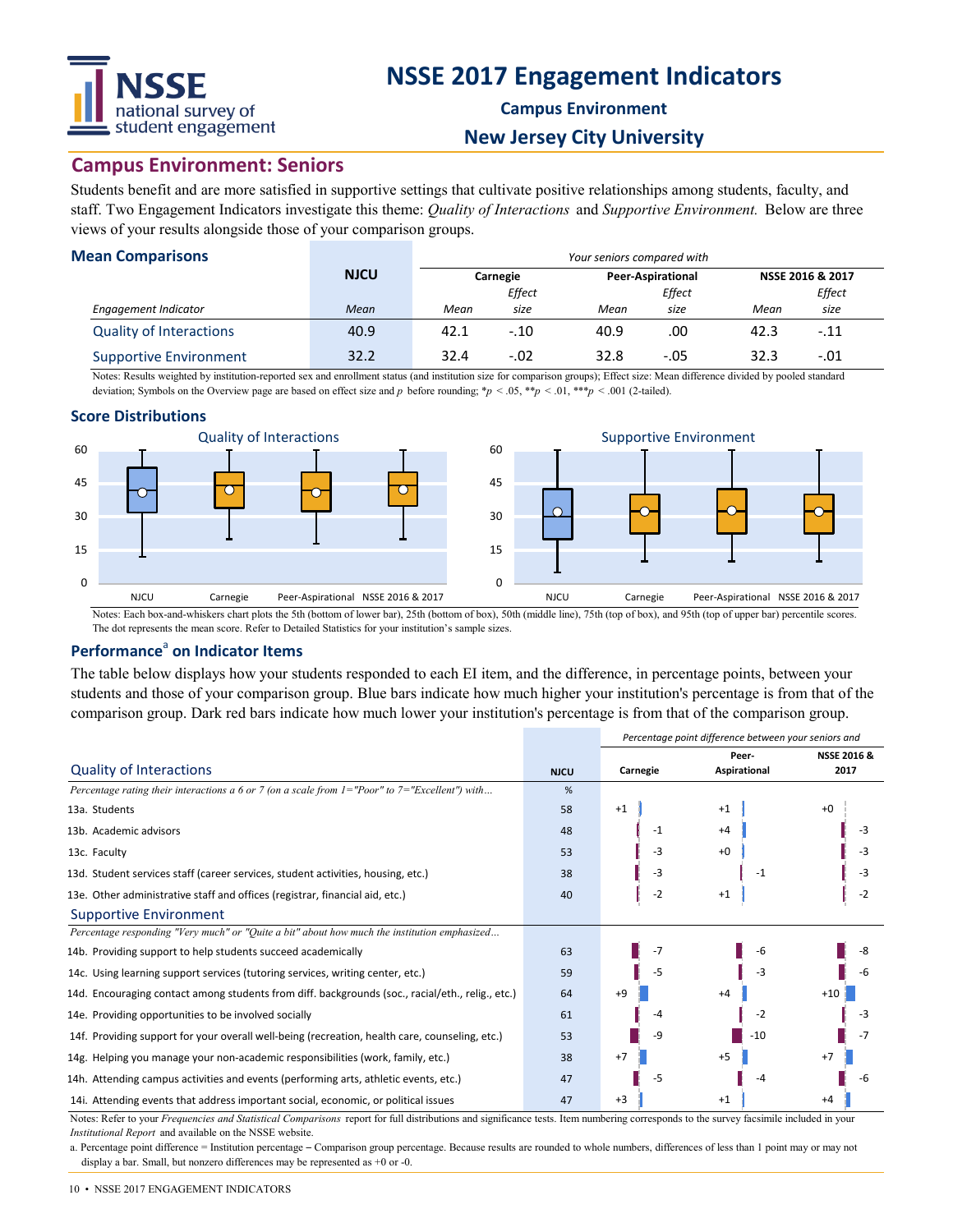This page intentionally left blank.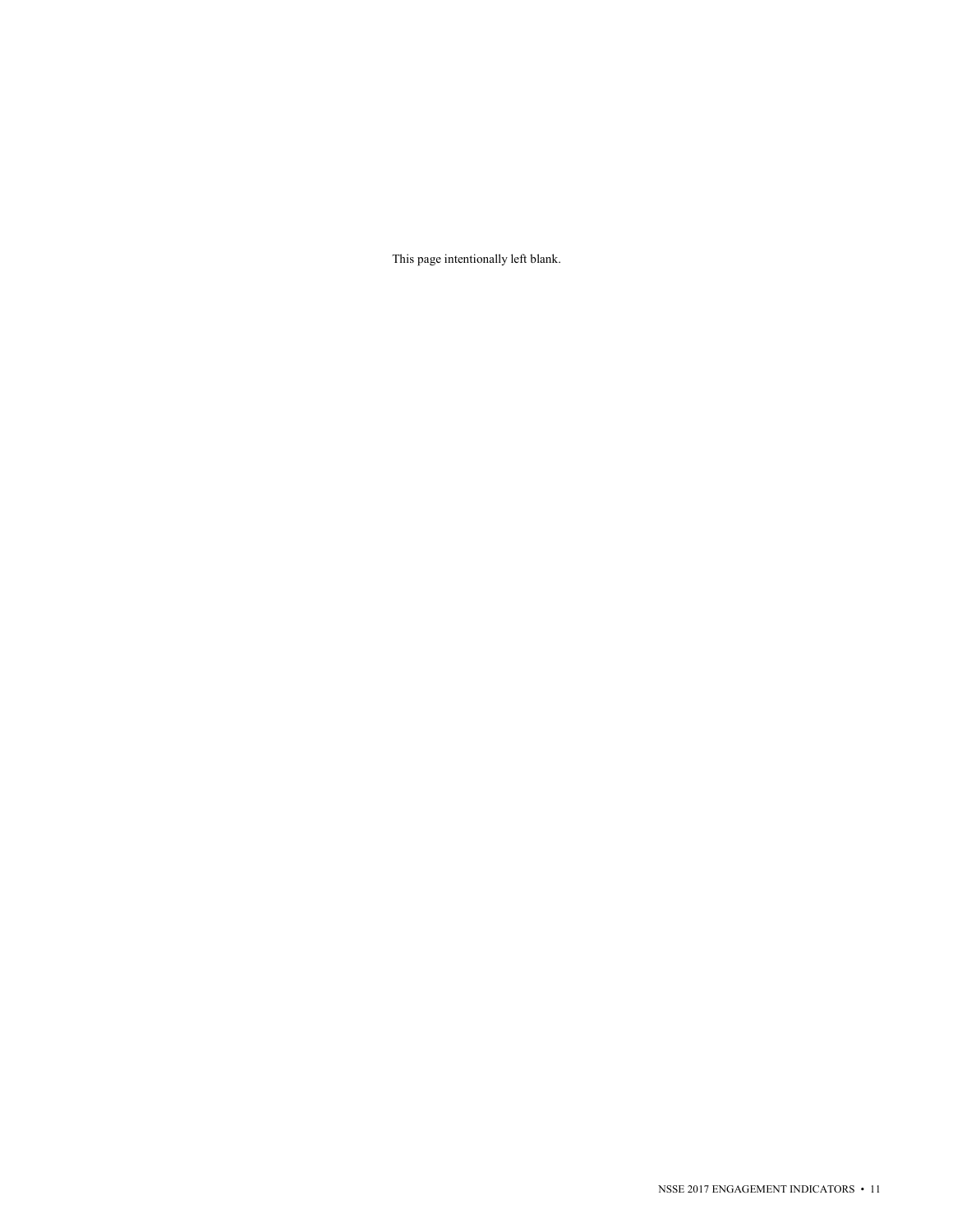# national survey of student engagement

### **NSSE 2017 Multi-Year Report Engagement Results by Theme**

**New Jersey City University**

Engagement Indicators (EIs) represent the average student responses to a set of related survey questions. The Academic Challenge theme contains four EIs as well as several important individual items. See pages 10-12 for detailed statistics. For more information, including the items that make up each EI, refer to your *Engagement Indicators* report.



a. Values for Course Reading and Assigned Writing are estimates calculated from two or more survey questions. The Course Reading item changed in 2014; comparability between 2013 and later years is limited.

b. Extent to which courses challenged students to do their best work ( $1 =$  "Not at all" to  $7 =$  "Very much").

c. How much students said the institution emphasizes spending significant time studying and on academic work  $(1 = "Very little," 2 = "Some," 3 = "Oute a bit," and 4 = "Very much,"$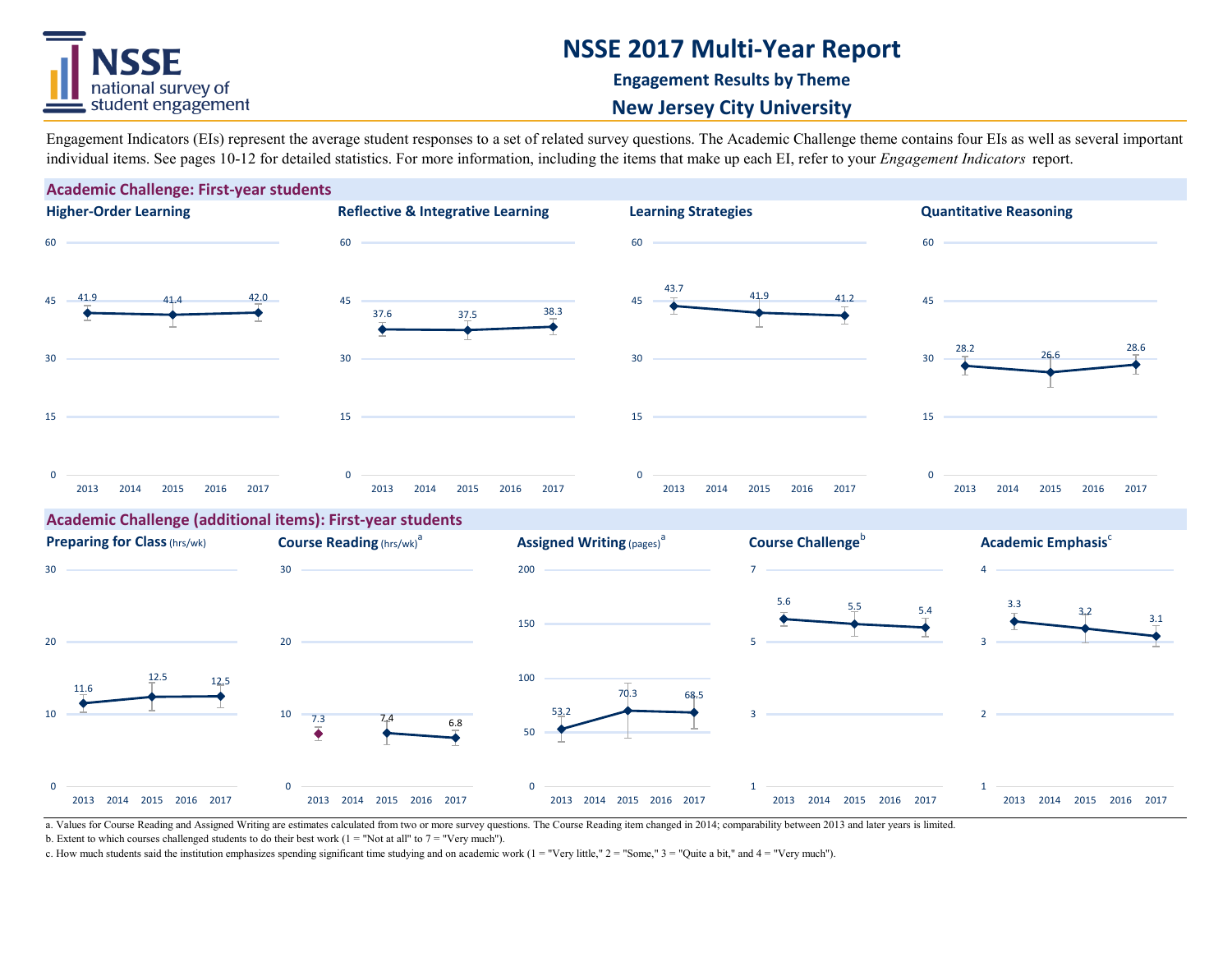

## **NSSE 2017 Multi-Year Report**

**Engagement Results by Theme**

**New Jersey City University**

Engagement Indicators (EIs) represent the average student responses to a set of related survey questions. The Academic Challenge theme contains four EIs as well as several important individual items. See pages 10-12 for detailed statistics. For more information, including the items that make up each EI, refer to your *Engagement Indicators* report.

| <b>Academic Challenge: Seniors</b>                    |                                                                                             |                                                                      |                                           |
|-------------------------------------------------------|---------------------------------------------------------------------------------------------|----------------------------------------------------------------------|-------------------------------------------|
| <b>Higher-Order Learning</b>                          | <b>Reflective &amp; Integrative Learning</b>                                                | <b>Learning Strategies</b>                                           | <b>Quantitative Reasoning</b>             |
| 60                                                    | $60 -$                                                                                      | 60                                                                   | 60                                        |
| 44.0<br>43.0<br>45<br>40.5                            | 45<br>40.7<br>39.7<br>38.5                                                                  | 43.9<br>43.8<br>41.5<br>45                                           | 45                                        |
| 30                                                    | 30 <sup>°</sup>                                                                             | 30 <sup>°</sup>                                                      | 31.2<br>29.5<br>29.0<br>30                |
| 15                                                    | 15                                                                                          | 15                                                                   | 15                                        |
| $\mathbf 0$<br>2014<br>2015<br>2016<br>2017<br>2013   | $\Omega$<br>2013<br>2014<br>2015<br>2016<br>2017                                            | 0<br>2013<br>2014<br>2015<br>2016<br>2017                            | O<br>2013<br>2014<br>2015<br>2017<br>2016 |
| <b>Academic Challenge (additional items): Seniors</b> |                                                                                             |                                                                      |                                           |
| <b>Preparing for Class (hrs/wk)</b>                   | <b>Assigned Writing (pages)</b> <sup>a</sup><br><b>Course Reading (hrs/wk)</b> <sup>a</sup> | Course Challenge <sup>b</sup>                                        | <b>Academic Emphasis</b> <sup>c</sup>     |
| 30<br>30 <sup>°</sup>                                 | 200                                                                                         | 5.9<br>5.8                                                           | 5.7                                       |
| 20<br>20                                              | 150                                                                                         | 5                                                                    | 3.2<br>3.2<br>3.1                         |
| 12.8<br>13.2<br>11.5                                  | 90.2<br>100                                                                                 | 101.1<br>95.5                                                        |                                           |
| 10<br>$10 - 7.8$<br>$\overline{\blacklozenge}$        | 7.8<br>7.5<br>50                                                                            | $\overline{3}$                                                       | $\overline{2}$                            |
| $\Omega$<br>2013 2014 2015 2016 2017                  | $\Omega$<br>2013 2014 2015 2016 2017                                                        | $\mathbf{1}$<br>2013 2014 2015 2016 2017<br>2013 2014 2015 2016 2017 | 2013 2014 2015 2016 2017                  |

a. Values for Course Reading and Assigned Writing are estimates calculated from two or more survey questions. The Course Reading item changed in 2014; comparability between 2013 and later years is limited.

b. Extent to which courses challenged students to do their best work ( $1 =$  "Not at all" to  $7 =$  "Very much").

c. How much students said the institution emphasizes spending significant time studying and on academic work (1 = "Very little," 2 = "Some," 3 = "Quite a bit," and 4 = "Very much").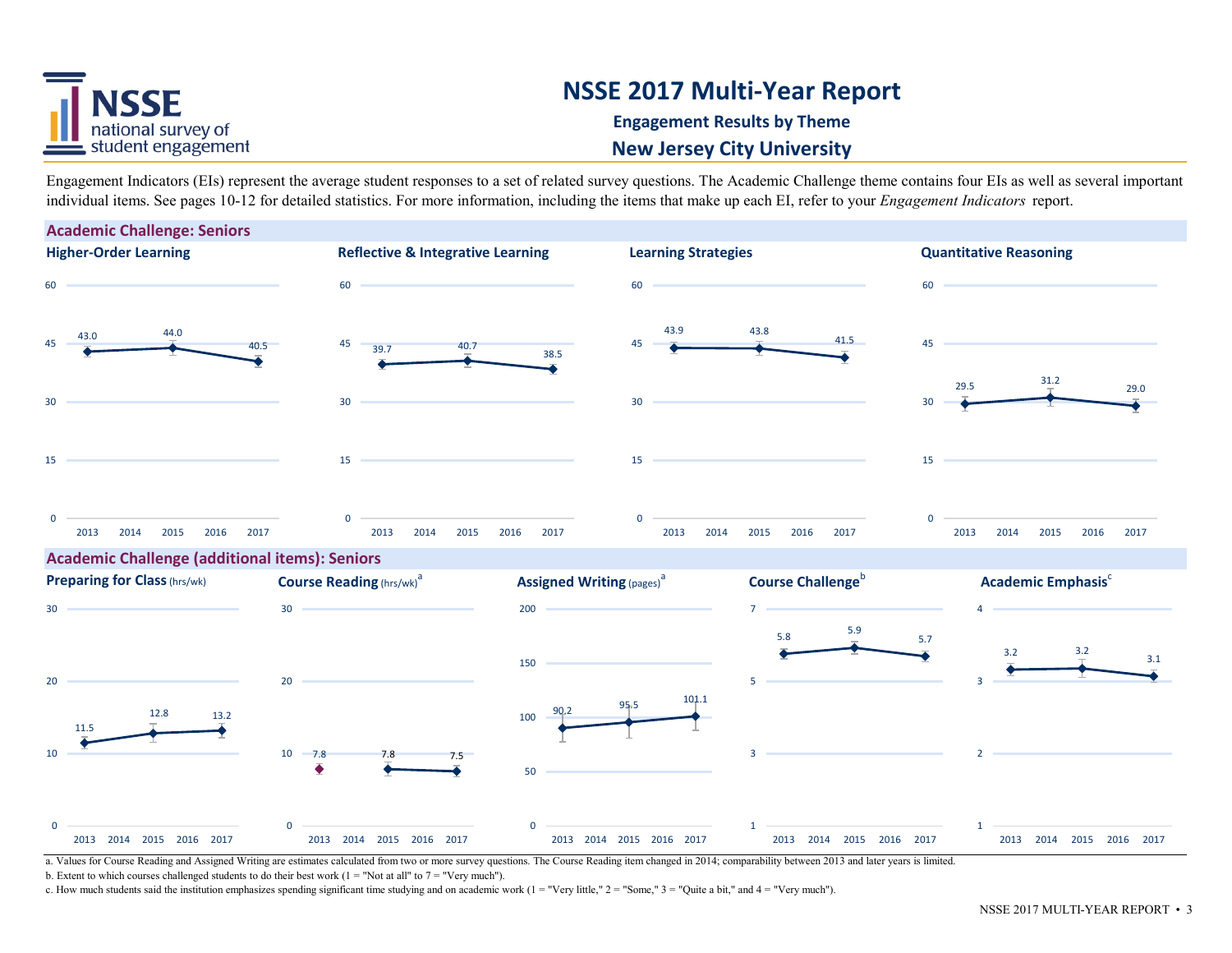# national survey of student engagement

### **NSSE 2017 Multi-Year Report**

**Engagement Results by Theme**

**New Jersey City University**

Engagement Indicators (EIs) represent the average student responses to a set of related survey questions. Each theme below is represented by two EIs. See pages 10-12 for detailed statistics. For more information, including the items that make up each EI, refer to your *Engagement Indicators* report.